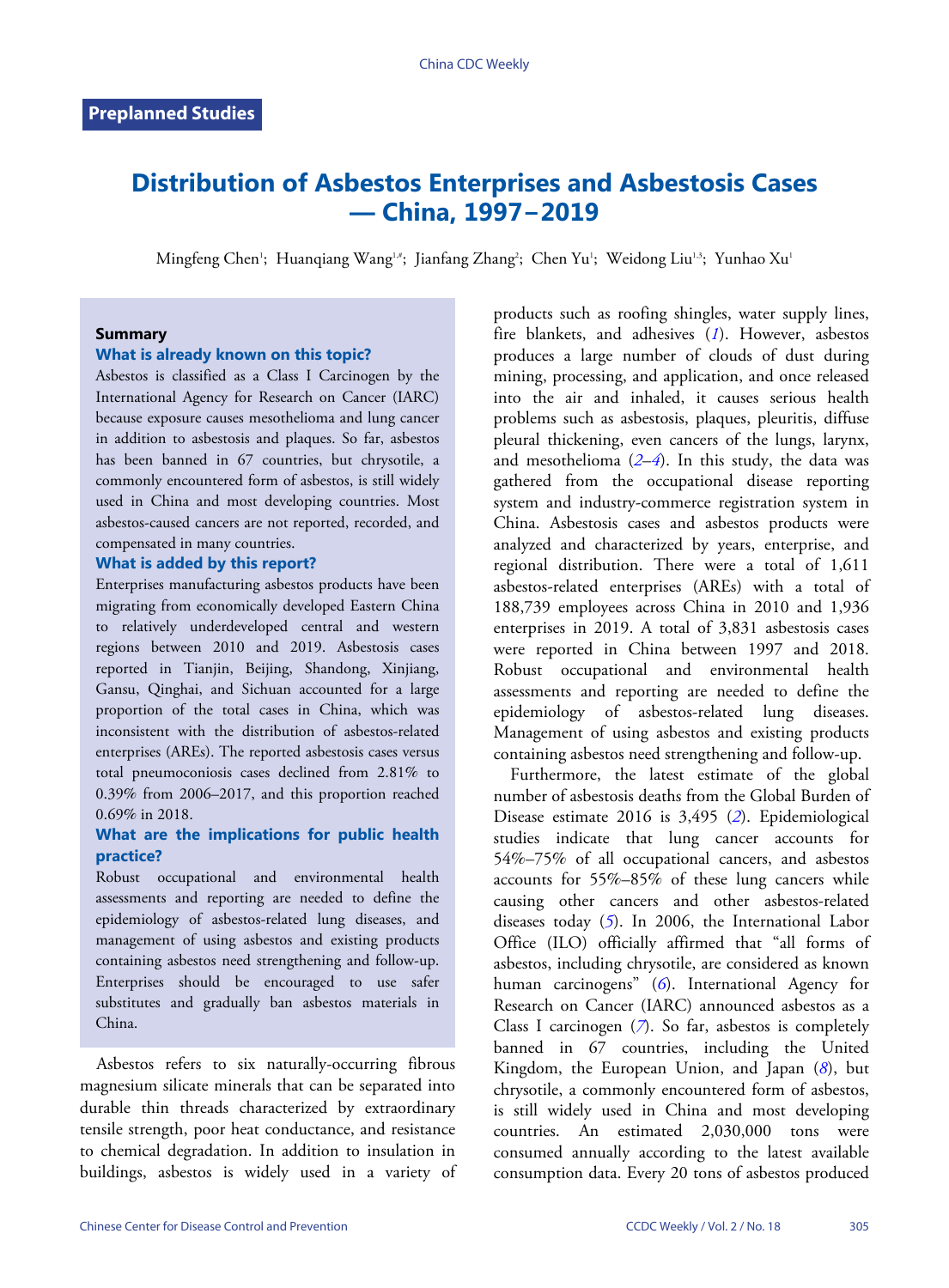and consumed kills a person somewhere in the world. The present asbestos consumption and exposure will cause negative outcomes 30–50 years later (*[3](#page-4-7)*). China started to ban the production, import, and use of amphibole asbestos in 2002, but chrysotile products are allowed to be safely produced and consumed in compliance with occupational health standards. Currently, China not only has the third-largest asbestos reserve but also is the second-largest producer and consumer of asbestos products in the world.

Both the incidence of asbestosis and the number of employees, the business scope, type and regional distribution of AREs in the mainland of China were analyzed in this study. The number of employees in AREs was missing in 2019. The inclusion criteria were enterprises whose business scope involved raw materials or products involving asbestos. The raw materials category involved mining or trading asbestos and using asbestos to manufacture primary products. The products category included products involving asbestos such as vinyl asbestos tiles, asbestos cement, asbestos roofing felt, asbestos reinforced plastics, asbestos adhesives, sealants, asbestos cloth, and coatings. All statistical analyses used the R software package (version 3.6.2, 2019 The R Foundation for Statistical Computing).

The di[stribution](#page-1-0) of AREs in 2010 and 2019 was shown in [Figure 1](#page-1-0). There were 1,611 and 1,936 AREs registered in mainland China, respectively. In 2010, AREs were mainly concentrated in the coastal areas of Eastern China and a few central regions with 188,739 employees in all at an average of 117 per enterprise. AREs were mainly concentrated in Hebei, Jiangsu, Zhejiang, and the other 10 provincial-level administrative divisions (PLADs), accounting for

82.9% of the total. Among them, 289 enterprises located in Dacheng County, Hejian City, Yuyao City, Cixi City, and Jiangyan City, accounting for 17.9% of all AREs. Fewer enterprises were located in asbestos deposit and mining areas. There were only 73 asbestos enterprises in Qinghai, Xinjiang, Sichuan, Gansu, and Shaanxi, accounting for 4.5% of the total. In 2019, 68.6% of AREs migrated from Eastern China to central and western regions, mainly Gansu, Yunnan, Xinjiang, and Guizhou. Among these, Dacheng County, Guangzhou City, Hejian City, Jiuquan City, and Lingshou County were the most concentrated areas of AREs, accounting for 498 (25.7%). There were 46 asbestos mining enterprises located in Gansu, Xinjiang, Qinghai, Yunnan, Sichuan, and other PLADs, which represented a significant increase and a clustering tendency in asbestos mining areas. The number of AREs in Zhejiang, Jiangsu, Shanghai, Henan, Beijing, and other regions decreased significantly when compared to 2010, especially in Zhejiang where the number was reduced to 85.1%. The distribution of AREs exhibited a concentrating pattern in 2010 and a scattering pattern in 2019. The AREs in Zhejiang, Jiangsu, and Shanghai decreased significantly.

The business types of AREs were shown in [Table 1](#page-2-0). In 2010, The primary business types were private enterprises, sole proprietorship, and limited liability companies, accounting for 86.1% of the total. The 44 joint-venture companies that mainly located in Zhejiang, Shanghai, and Shandong were invested from Hong Kong, Macao, and Taiwan of China and foreign countries. Sole proprietors accounted for a relatively large proportion in Hebei (27.3%) and Zhejiang (15.6%). Because these enterprises were

<span id="page-1-0"></span>

FIGURE 1. Distribution of asbestos enterprises in mainland China in 2010 (A) and in 2019 (B).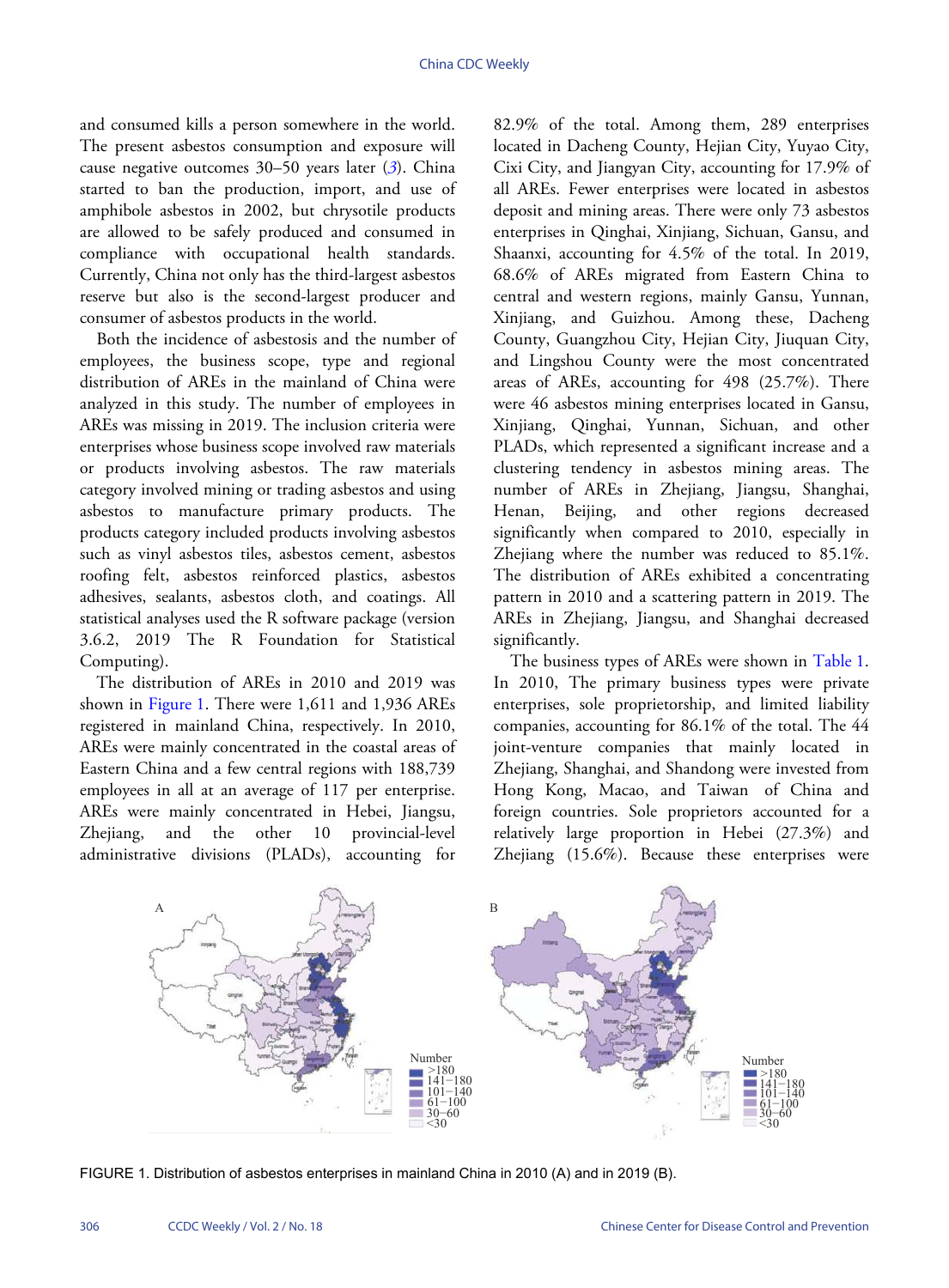| <b>Business types</b>                 | Number of Enterprises in 2010 (%) |         |         |                       | Number of Enterprises in 2019 (%) |         |          |                                              |
|---------------------------------------|-----------------------------------|---------|---------|-----------------------|-----------------------------------|---------|----------|----------------------------------------------|
|                                       | Eastern                           | Central | Western | <b>Total</b>          | Eastern                           | Central | Western  | <b>Total</b>                                 |
| Private                               | 507(31.5)                         | 94(5.8) | 52(3.2) | 653(40.5)             | 11(0.6)                           | 6(0.3)  | 10(0.5)  | 27(1.4)                                      |
| Sole proprietorship                   | 292(18.1)                         | 39(2.4) | 45(2.8) | 376(23.3)             | 174(9.0)                          | 53(2.7) | 136(7.0) | 363(18.8)                                    |
| Limited liability                     | 291(15.6)                         | 50(3.1) | 19(1.8) | 360(22.3)             | 879(45.4)                         |         |          | 238(12.3) 299(15.4) 1,416(73.1)              |
| Corporation                           | 58(3.6)                           | 10(0.6) | 7(0.4)  | 75(4.7)               | 14(0.7)                           | 4(0.2)  | 4(0.2)   | 22(1.1)                                      |
| Collective                            | 33(2.0)                           | 10(0.6) | 2(0.1)  | 45(2.8)               | 45(2.3)                           | 33(1.7) | 25(1.3)  | 103(5.3)                                     |
| Foreign-invested                      | 31(1.9)                           | 3(0.2)  | 0(0.0)  | 34(2.1)               | 2(0.1)                            | 0(0.0)  | 2(0.1)   | 4(0.2)                                       |
| Hong Kong, Macao, and Taiwan-invested | 10(0.6)                           | 0(0.0)  | 0(0.0)  | 10(0.6)               | 0(0.0)                            | 0(0.0)  | 0(0.0)   | 0(0.0)                                       |
| <b>Others</b>                         | 41(2.5)                           | 13(0.8) | 4(0.2)  | 58(3.6)               | 0(0.0)                            | 0(0.0)  | 1(0.0)   | 1(0.0)                                       |
| Total                                 | 1,263(78.4) 219(13.6)             |         |         | 129(8.0) 1,611(100.0) |                                   |         |          | 1,125(58.1) 334(17.3) 477(24.6) 1,936(100.0) |

<span id="page-2-0"></span>TABLE 1. Distribution and changes of asbestos-related enterprises in different business types and regions in mainland China in 2010 and 2019.

mainly in Eastern China (78.4%), those in Western China only accounted for 8.0%. The business scope of most enterprises included processing raw materials and manufacturing primary products of asbestos, but a majority of these products such as vinyl asbestos tiles, asbestos cement, asbestos roofing felt, asbestos reinforced plastics, asbestos adhesives, sealants, asbestos cloth, and coatings were discontinued. Some companies used asbestos insulation in steam engines, piping, and locomotives, while others used it in boilers, gaskets, cement, roofing materials, and automotive brake pads. In 2019, AREs were mainly limited liability companies, sole proprietorship, and collective enterprises, accounting for 96.5%. The four enterprises receiving foreign-investment were in Zhejiang, Chongqing, Liaoning, and Xinjiang. AREs in Eastern China decreased by 10.9% when compared to 2010, while the number in Western China increased by 269.8%, approximately 3.7 times as much as in 2010. Especially in relatively underdeveloped regions such as Xinjiang, Guizhou, Gansu, and Yunnan (increased from  $2.2\%$  to  $14.5\%$  in the 4 PLADs), several safer substitutes such as polyurethane foam, amorphous silica fabric, thermoset plastic powder, and cellulose fiber became available. Although asbestos products were only part of the business, cement tiles were the primary asbestos products, especially in Western China, and the proportion increased from 4.0% to 16.2%.

The distribution of 3,831 asbestosis cases reported between 1997 and 2018 was shown in [Figure 2.](#page-3-0) Among them, 1,470 and 2,361 cases were reported in 1997–2007 and 2008–2018, respectively (increased by 60.6%). In particular, the number of cases reported in Tianjin increased from 187 to 1,175 (increased by 528.3%), while significant increases were also observed

in Gansu, Xinjiang, and Jilin. The cases in reported Tianjin, Beijing, Shandong, Xinjiang, Gansu, Qinghai, Sichuan, Zhejiang, and Jiangsu accounted for 90.7% of the total. Nevertheless, the number of cases in Beijing, Qinghai, Sichuan, Zhejiang, and Jiangsu decreased significantly, especially in Beijing where the reported cases decreased by 68.3% (from 394 to 125). No cases were reported in Guizhou, Hainan, and Tibet. The reported asbestosis cases showed a downward trend in 1998–2017 (from 294 to 89 cases). The decline was steeper in 2009–2011 (from 244 to 102 cases). The proportion of reported pneumoconiosis cases also exhibited a downward trend from 3.55% in 1998 to 0.39% in 2017. This proportion continued to decline in 2006–2017 (from 2.81% to 0.39%) and reached 0.69% in 2018.

### **DISCUSSION**

In contrast with the distribution of asbestos mines, asbestos manufacturing enterprises were mainly located in coastal areas of Eastern China in 2010. AREs flourished in economically developed regions due to the large demand for asbestos products. Despite the asbestos abundance, few AREs selected underdeveloped regions due to poor transportation infrastructure among many other reasons. Henan and Hubei became transit areas of asbestos materials and finished products for their central geographic location and convenient transportation. Many AREs selected Hebei Laiyuan Asbestos Mine, Shandong Rizhao Asbestos Mine, and Liaoning Chaoyang Asbestos Mine based on resource location and economic demands.

Based on the available data of 2010 and 2019, AREs gradually migrated from economically developed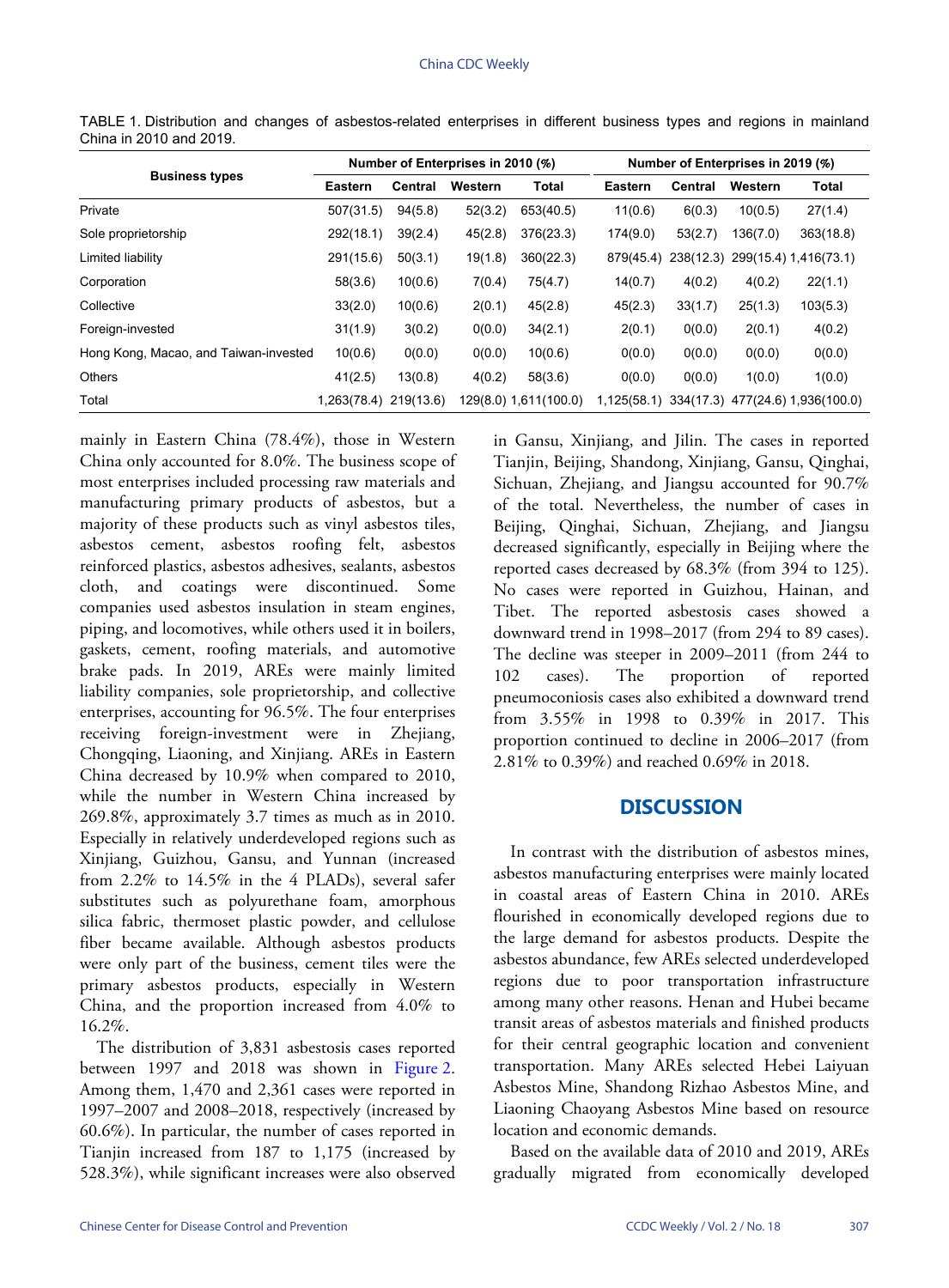<span id="page-3-0"></span>

FIGURE 2. Distribution of reported asbestosis cases in mainland China from 1997 to 2007 (A) and from 2008 to 2018 (B); Number of asbestosis cases and the percentage of total pneumoconiosis cases reported in mainland China, 1997−2018 (C).

coastal regions of Eastern China to relatively underdeveloped western and central regions. This trend may be ascribed to China's developmental strategy, investment, and policy to promote the development of western regions. The tightened environmental control in large Eastern Chinese cities may also play a role.

For more than a decade, the transportation infrastructure in Western China has improved significantly. Local economic development increased the demand for asbestos products. Particularly, the construction of roads and buildings greatly increased the demands for asbestos cement products. In response to extensive market demands, AREs were concentrated in selected regions across China.

Nonetheless, AREs were still characterized by miniaturization, individualization, and cooperation. Many enterprises somewhat concealed the health hazards of asbestos. The word "asbestos" was used in corporate names only by  $114$   $(9.8%)$  of the  $1,611$ enterprises in 2010 and by 182 (9.4%) of 1,936 enterprises in 2019, respectively. Some of the enterprises used finished product names such as construction materials company and sealing materials factory. Asbestos business nature was difficult to determine by corporate names. Meanwhile, most AREs

also handle a variety of products other than asbestos. Only 12.5% (202/1,611) in 2010 and 25.9% (502/1,936) in 2019 of these enterprises specialized in or mainly handled asbestos products.

Asbestosis cases were mainly found in Tianjin, Beijing, Shandong, and Xinjiang, which was inconsistent with the distribution of AREs. In particular, AREs operating in Hebei ranked first in China in 2010 (348/1,611) and 2019 (470/1,936), but only 26 asbestosis cases were reported in two decades from 1997 to 2018. In contrast, there were 67 AREs in Tianjin in 2010 and 2019 (67/3,547), but 1,362 asbestosis cases were reported. Despite the obvious presence of AREs, few asbestosis cases were reported in Guangdong, Guizhou, and Hunan. More strikingly, zero asbestosis cases were reported in Guizhou in the past two decades. This may be ascribed to several factors such as the limited diagnostic capability and clinical experience of local occupational health institutions. The histopathologic diagnosis of asbestosis requires the presence of uncoated or coated asbestos fibers (asbestos bodies) in association with interstitial pulmonary fibrosis that is similar in appearance to usual interstitial pneumonitis (UIP) (*[9](#page-4-8)*), so it can be easily misdiagnosed as other lung diseases. Moreover, serious under-diagnosing or non-diagnosing is a major